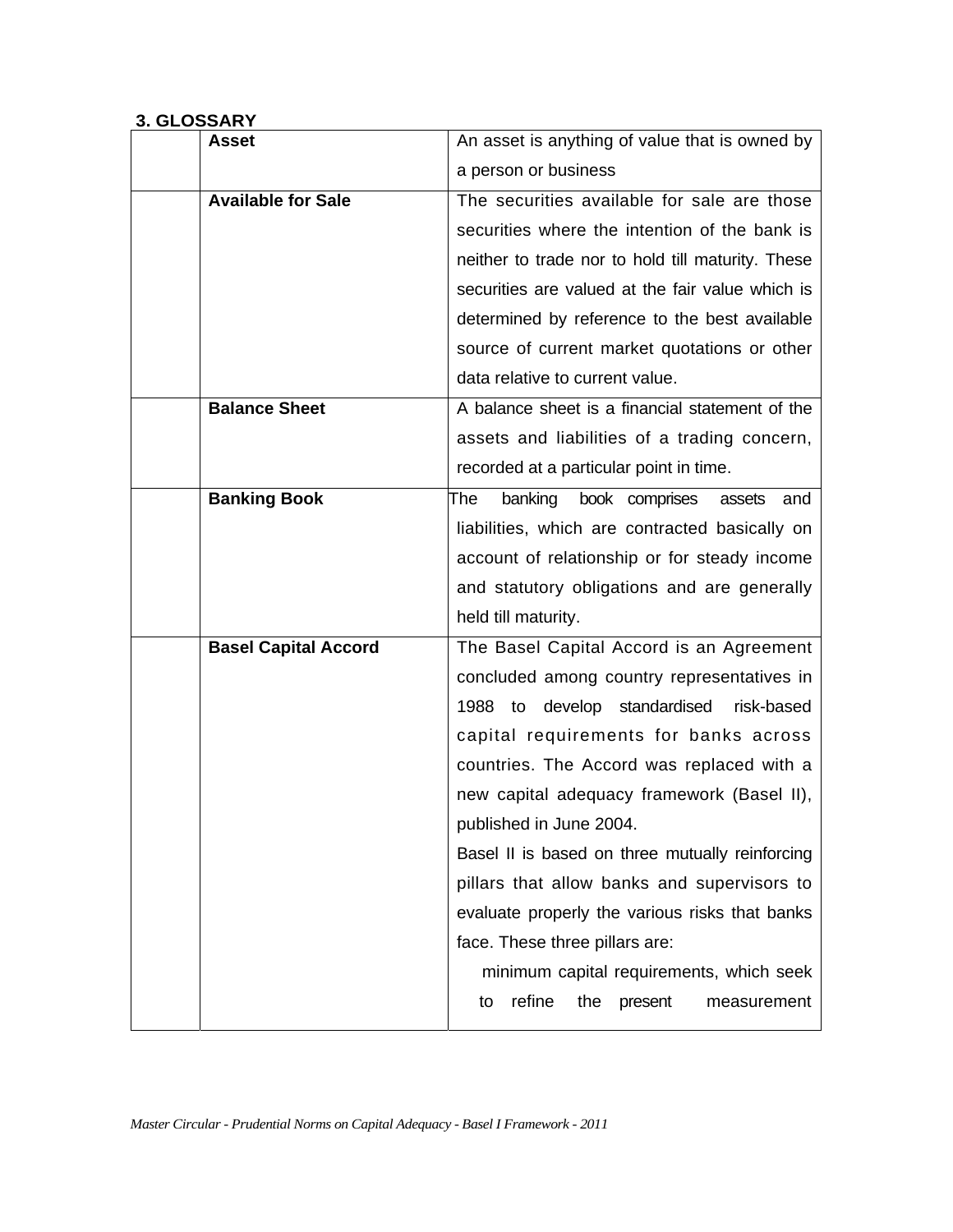|                                 | supervisory review of an institution's capital        |
|---------------------------------|-------------------------------------------------------|
|                                 | adequacy and internal assessment                      |
|                                 | process;                                              |
|                                 | through<br>effective<br>market<br>discipline          |
|                                 | disclosure to encourage safe and sound                |
|                                 | banking practices                                     |
| <b>Basel Committee on</b>       | The Basel Committee is a committee of bank            |
| <b>Banking Supervision</b>      | supervisors consisting of members from each           |
|                                 | of the G10 countries. The Committee is a              |
|                                 | forum for discussion on the handling of               |
|                                 | specific supervisory problems. It coordinates         |
|                                 | the sharing of supervisory responsibilities           |
|                                 | among national authorities in respect of banks'       |
|                                 | foreign establishments with the aim of                |
|                                 | ensuring effective supervision<br>of<br>banks'        |
|                                 | activities worldwide.                                 |
|                                 |                                                       |
| <b>Basic Indicator Approach</b> | An operational risk measurement technique             |
|                                 | permitted under Basel II. The approach sets a         |
|                                 | charge for operational<br>risk as a fixed             |
|                                 | percentage ("alpha factor") of a single               |
|                                 | indicator. The indicator serves as a proxy for        |
|                                 | the bank's risk exposure.                             |
| <b>Basis Risk</b>               | of different<br>risk that the interest<br>rate<br>The |
|                                 | assets, liabilities and off-balance sheet items       |
|                                 | may change in different magnitude is termed           |
|                                 | as basis risk.                                        |
| <b>Capital</b>                  | Capital refers to the funds (e.g., money, loans,      |
|                                 | equity) which are available to carry on a             |
|                                 | business, make an investment, and generate            |
|                                 | future revenue. Capital also refers to physical       |
|                                 | assets which can be used to generate future           |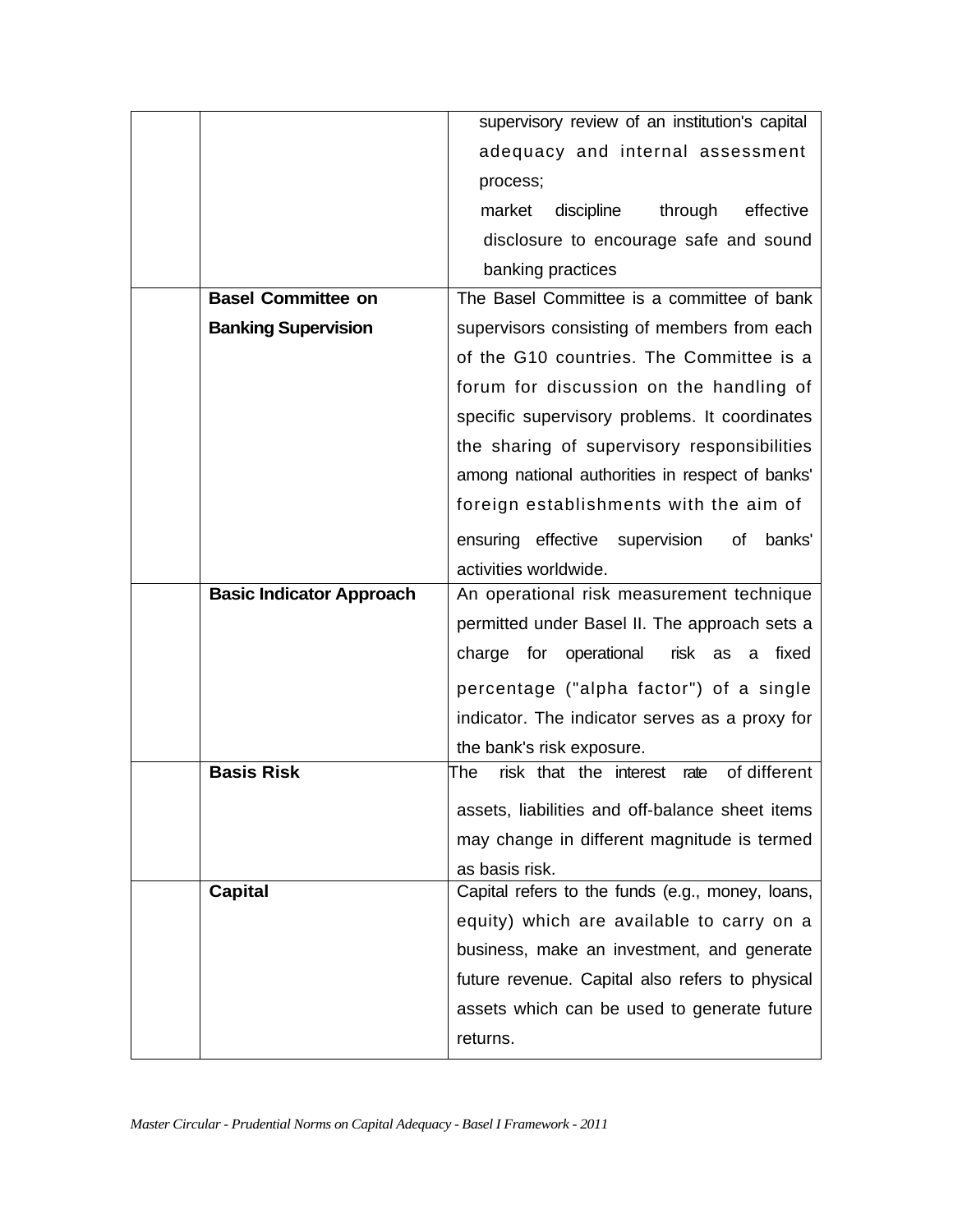| <b>Capital adequacy</b> | A measure of the adequacy of an entity's             |
|-------------------------|------------------------------------------------------|
|                         | capital resources in relation to its current         |
|                         | liabilities<br>and also in relation to the risks     |
|                         | associated with its assets.                          |
|                         | An appropriate level of capital<br>adequacy          |
|                         | ensures that the entity has sufficient capital to    |
|                         | support its activities and that its net worth is     |
|                         | sufficient to absorb adverse changes in the          |
|                         | value of its assets without becoming insolvent.      |
|                         | For example, under BIS (Bank for International       |
|                         | Settlements) rules, banks are required to            |
|                         | maintain a certain level of capital against their    |
| <b>Capital reserves</b> | That portion of a company's profits not paid         |
|                         | out as dividends to shareholders. They are           |
|                         | also known as undistributable reserves.              |
| <b>Convertible Bond</b> | giving the investor the<br>A bond<br>option to       |
|                         | convert the bond into equity at a fixed              |
|                         | conversion price or as per a pre-determined          |
|                         | pricing formula.                                     |
| <b>Core Capital</b>     | Tier 1 capital is generally referred to as Core      |
|                         | Capital                                              |
| <b>Credit risk</b>      | Risk that a party to a contractual agreement or      |
|                         | transaction will be unable to meet their             |
|                         | obligations or will<br>default on<br>commitments.    |
|                         | Credit risk can be associated with almost any        |
|                         | transaction or instrument such as swaps, repos, CDs, |
|                         | etc.                                                 |
|                         | Specific types of credit risk include sovereign      |
|                         | risk, country risk, legal or force majeure risk,     |
|                         | marginal risk and settlement risk.                   |
| <b>Debentures</b>       | Bonds issued by a company bearing a fixed            |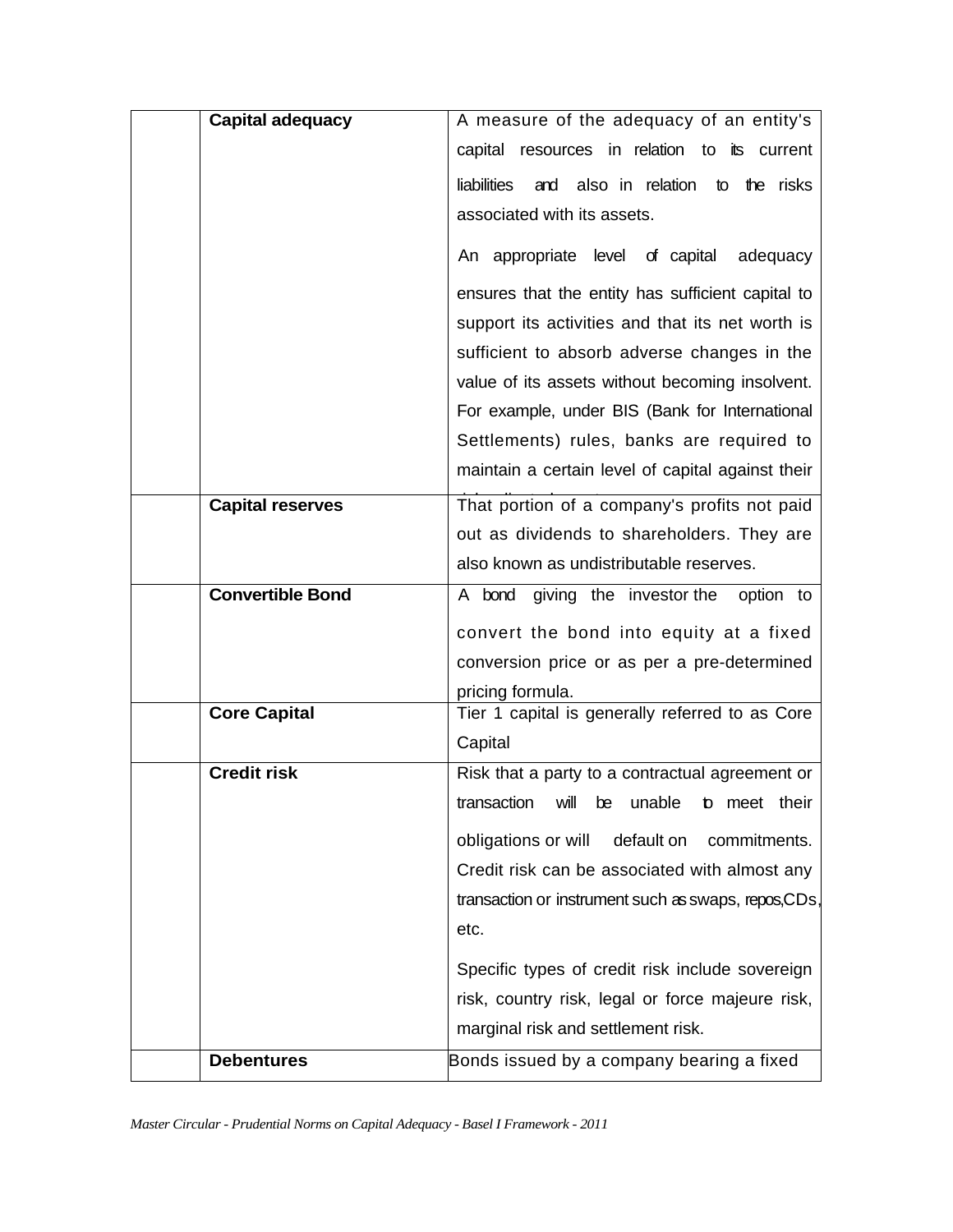|                            | rate of interest usually payable half yearly on<br>specific dates and principal amount repayable<br>on a particular date on redemption of the<br>debentures.                                                                                                                                                                                                                                                                                                                                                                                   |
|----------------------------|------------------------------------------------------------------------------------------------------------------------------------------------------------------------------------------------------------------------------------------------------------------------------------------------------------------------------------------------------------------------------------------------------------------------------------------------------------------------------------------------------------------------------------------------|
| <b>Deferred Tax Assets</b> | Unabsorbed depreciation and carry forward of<br>losses which can be set-off against future<br>taxable income which is considered as timing<br>differences result in deferred tax assets. The<br>deferred Tax Assets are accounted as per the<br><b>Accounting Standard 22.</b><br><b>Deferred</b><br>Assets<br>effect<br>Tax<br>have<br>an<br>of                                                                                                                                                                                               |
|                            | decreasing future income tax payments, which<br>indicates that they are prepaid income taxes<br>definition<br><b>of</b><br>Whereas<br>meet<br>assets.<br>and<br>deferred tax liabilities have an effect of<br>increasing future year's income tax payments,<br>which indicates that they are accrued income<br>taxes and meet definition of liabilities                                                                                                                                                                                        |
| <b>Derivative</b>          | A derivative instrument derives much of its<br>value from an underlying product. Examples of<br>derivatives include futures, options, forwards<br>and swaps. For example, a forward contract<br>can be derived from the spot currency market<br>and the spot markets for borrowing and<br>lending. In the past,<br>derivative instruments<br>tended to be restricted only to those products<br>which could be derived from spot markets.<br>However, today the term seems to be used for<br>any product that can be derived from any<br>other. |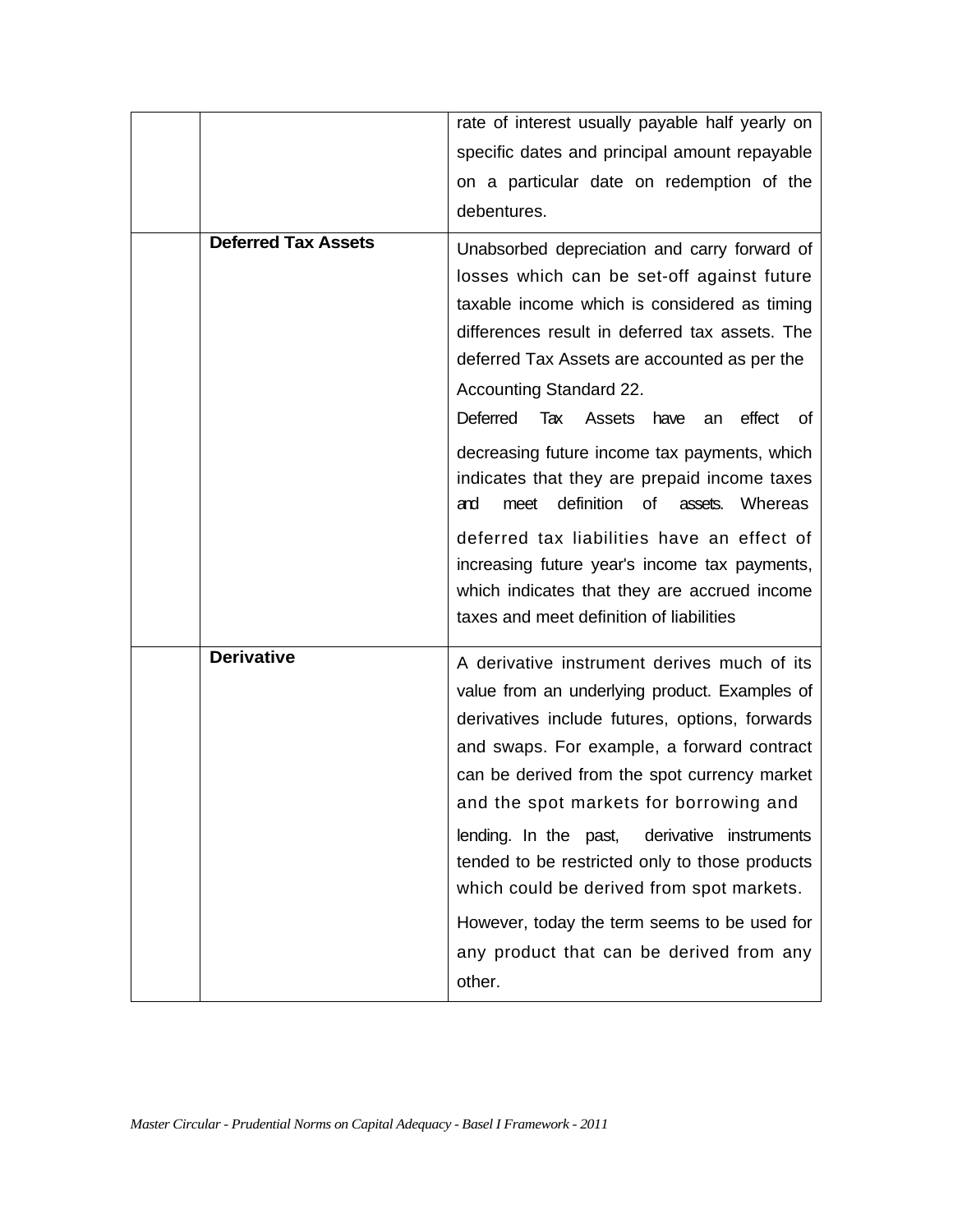| <b>Duration</b>                          | Duration (Macaulay duration) measures the<br>price volatility of fixed income securities. It is<br>often used in the comparison of the interest<br>rate risk between securities with different<br>coupons and different maturities. It is the<br>weighted average of the present value of all<br>the cash flows associated with a fixed income<br>security. It is expressed in years. The duration<br>of a fixed income security is always shorter<br>than its term to maturity, except in the case of<br>zero coupon securities where they are the<br>same. |
|------------------------------------------|--------------------------------------------------------------------------------------------------------------------------------------------------------------------------------------------------------------------------------------------------------------------------------------------------------------------------------------------------------------------------------------------------------------------------------------------------------------------------------------------------------------------------------------------------------------|
| Foreign Institutional<br><b>Investor</b> | institution established<br>An<br>incorporated<br>or<br>outside India which proposes to make<br>investment in India insecurities; provided that<br>a domestic asset management company or<br>domestic portfolio manager who manages<br>funds raised or collected or brought from<br>outside India for investment in India on behalf<br>of a sub-account, shall be deemed to be a<br>Foreign Institutional Investor.                                                                                                                                           |
| <b>Forward Contract</b>                  | A forward contract is an agreement between<br>two parties to buy or sell an agreed amount of<br>a commodity or financial instrument at an<br>agreed price, for delivery on an agreed future<br>date. In contrast to a futures contract, a<br>forward<br>contract is<br>transferable<br>not<br>or<br>exchange tradable, its terms are not<br>standardized and no margin is exchanged.<br>The buyer of the forward contract is said to be<br>long the contract and the seller is said to be<br>short the contract.                                             |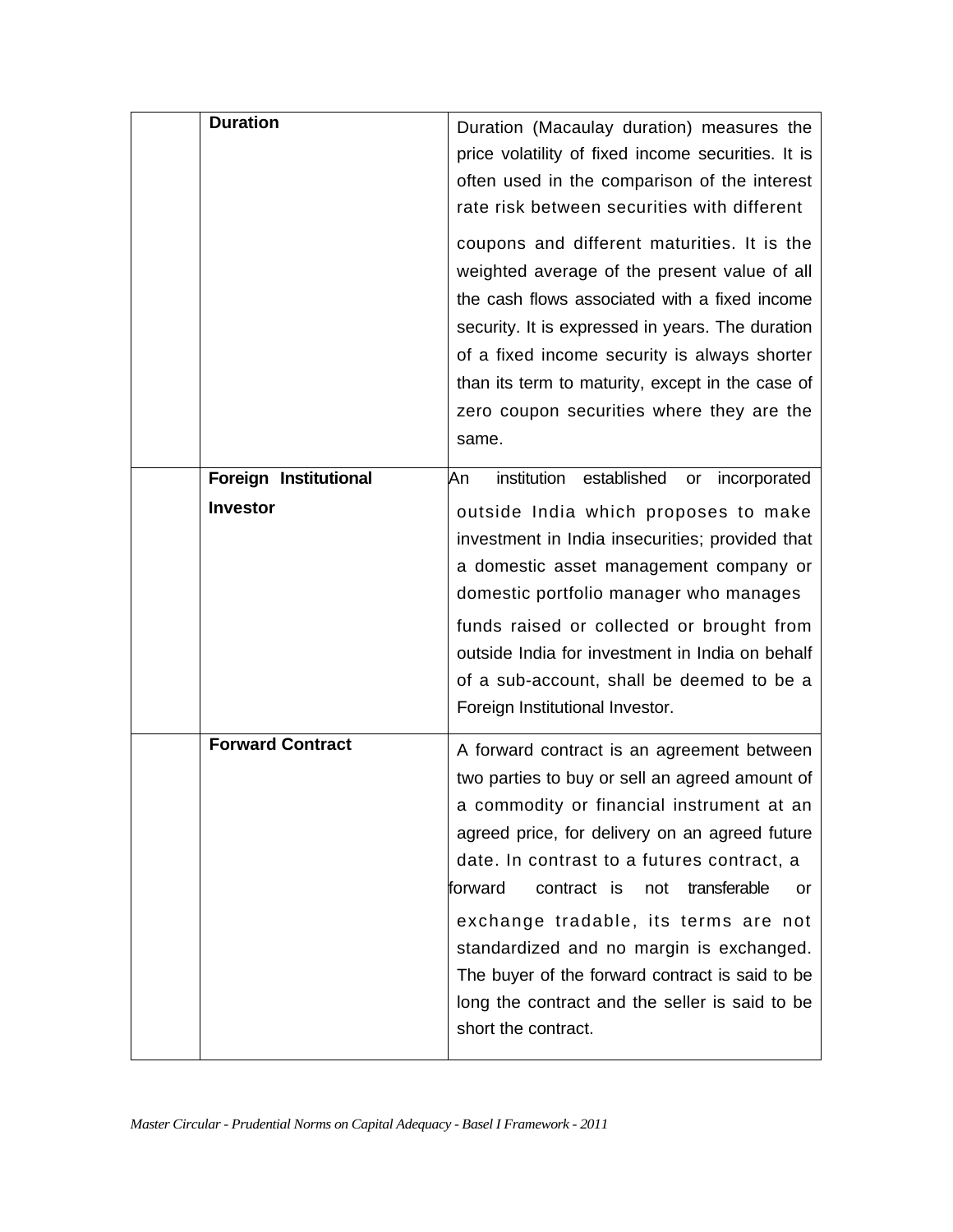|                                    | General provisions and loss Such reserves, if they are not attributable to                                                                                                                                                                                                                                                                                                                                                                                                                                 |
|------------------------------------|------------------------------------------------------------------------------------------------------------------------------------------------------------------------------------------------------------------------------------------------------------------------------------------------------------------------------------------------------------------------------------------------------------------------------------------------------------------------------------------------------------|
| reserves                           | the actual diminution in value or identifiable                                                                                                                                                                                                                                                                                                                                                                                                                                                             |
|                                    | potential loss in any specific asset and are                                                                                                                                                                                                                                                                                                                                                                                                                                                               |
|                                    | available to meet unexpected losses, can be                                                                                                                                                                                                                                                                                                                                                                                                                                                                |
|                                    | included in Tier II capital                                                                                                                                                                                                                                                                                                                                                                                                                                                                                |
| <b>General risk</b>                | Risk that relates to overall market conditions                                                                                                                                                                                                                                                                                                                                                                                                                                                             |
|                                    | while specific risk is risk that relates to the                                                                                                                                                                                                                                                                                                                                                                                                                                                            |
|                                    | issuer of a particular security                                                                                                                                                                                                                                                                                                                                                                                                                                                                            |
| <b>Hedging</b>                     | Taking action to eliminate or reduce exposure                                                                                                                                                                                                                                                                                                                                                                                                                                                              |
|                                    | to risk                                                                                                                                                                                                                                                                                                                                                                                                                                                                                                    |
| <b>Held for Trading</b>            | Securities where the intention is to trade by                                                                                                                                                                                                                                                                                                                                                                                                                                                              |
|                                    | taking advantage of short-term price / interest                                                                                                                                                                                                                                                                                                                                                                                                                                                            |
|                                    | rate movements.                                                                                                                                                                                                                                                                                                                                                                                                                                                                                            |
| <b>Horizontal Disallowance</b>     | A disallowance of offsets to required capital<br>used the BIS Method for assessing market risk<br>for regulatory capital.<br>In order to calculate the<br>capital required for interest rate risk of a<br>trading portfolio, the BIS Method allows offsets<br>of long and short positions. Yet interest rate<br>risk of instruments at different horizontal points<br>of the yield curve are not perfectly correlated.<br>Hence, the BIS Method requires that a portion<br>of these offsets be disallowed. |
| Hybrid debt capital<br>instruments | In this category, fall a number of capital instruments,<br>lwhich combine certain characteristics ofl<br>equity and certain characteristics of debt.<br>Each has a particular feature, which can be<br>considered to affect its quality as capital. Where<br>these instruments have close similarities to<br>equity, in particular when they are able to<br>support losses on an ongoing basis without<br>triggering liquidation, they may be included in<br>Tier II capital.                              |
| Interest rate risk                 | <b>Risk that the</b><br>financial value<br>of assets<br>or<br>liabilities<br>(or inflows/outflows) will<br>be altered                                                                                                                                                                                                                                                                                                                                                                                      |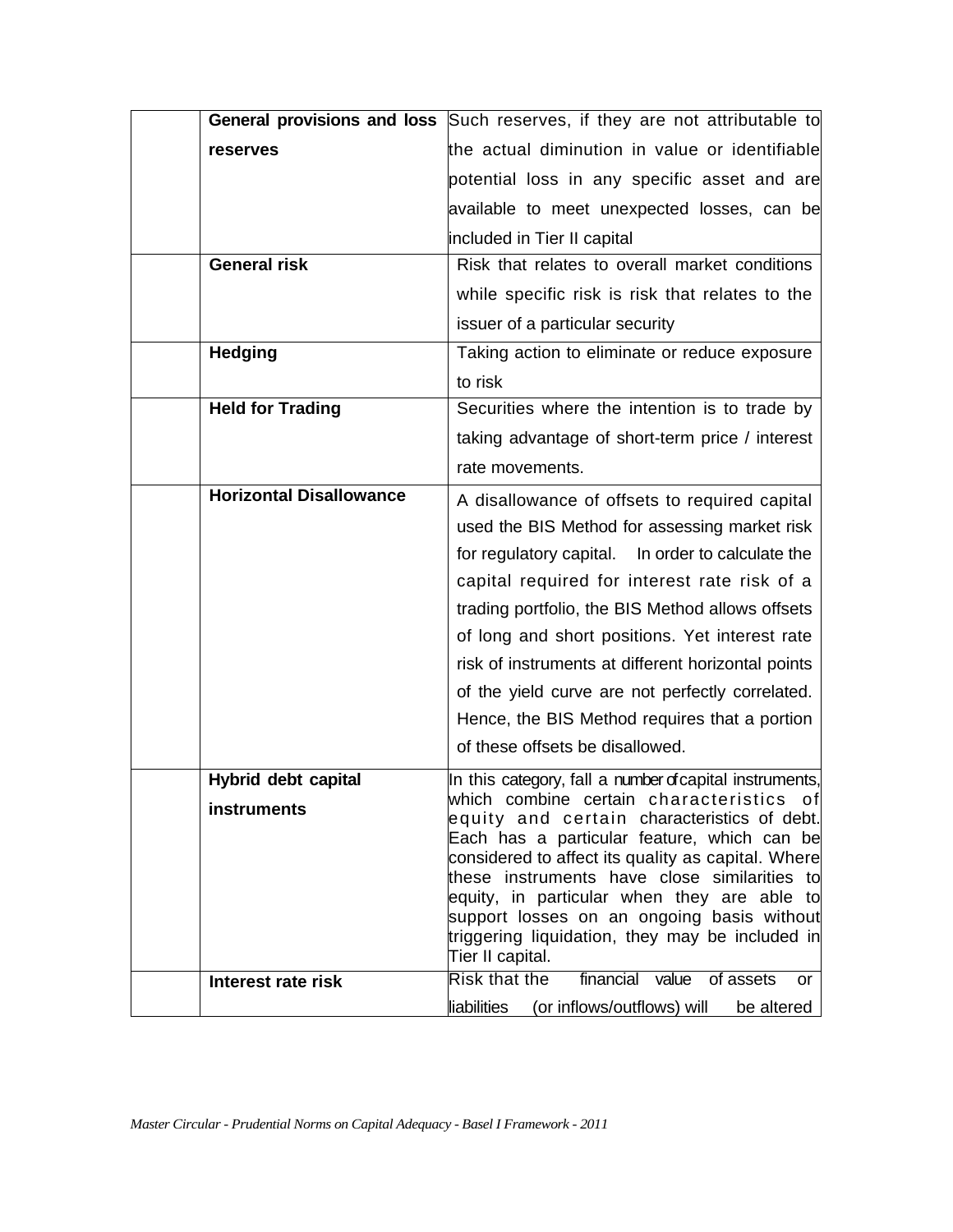|                          | because of fluctuations in interest rates. For     |
|--------------------------|----------------------------------------------------|
|                          | example, the risk that future investment may       |
|                          | have to be made at lower rates and future          |
|                          | borrowings at higher rates.                        |
| <b>Long Position</b>     | A long position refers to a position where gains   |
|                          | arise from a rise in the value of the underlying.  |
| <b>Market risk</b>       | Risk of loss arising from movements in market      |
|                          | prices or rates away from the rates or prices      |
|                          | set out in a transaction or agreement.             |
| <b>Modified Duration</b> | The modified duration or volatility of an interest |
|                          | bearing security is its Macaulay Duration divided  |
|                          | by one plus the coupon rate of the security. It    |
|                          | represents the percentage change in the            |
|                          | securities' price for a 100 basis points change in |
|                          | yield. It is generally accurate for only small     |
|                          | changes in the yield.                              |
|                          | $MD = - dP/dY \times 1/P$                          |
|                          | Where, MD= Modified Duration                       |
|                          | P= Gross price (i.e. clean price plus accrued      |
|                          | interest)                                          |
|                          | dP= Corresponding small change in price            |
|                          | $dY =$ Small change in yield compounded with       |
|                          | the frequency of the coupon payment.               |
| Mortgage-backed security | A bond-type security in which the collateral is    |
|                          | provided by a pool of mortgages. Income from       |
|                          | the underlying mortgages is used to meet           |
|                          | interest and principal repayments.                 |
| <b>Mutual Fund</b>       | Mutual Fund is a mechanism for pooling the         |
|                          | resources by issuing units to the investors and    |
|                          | investing funds in securities in accordance        |
|                          | with objectives as disclosed in offer document.    |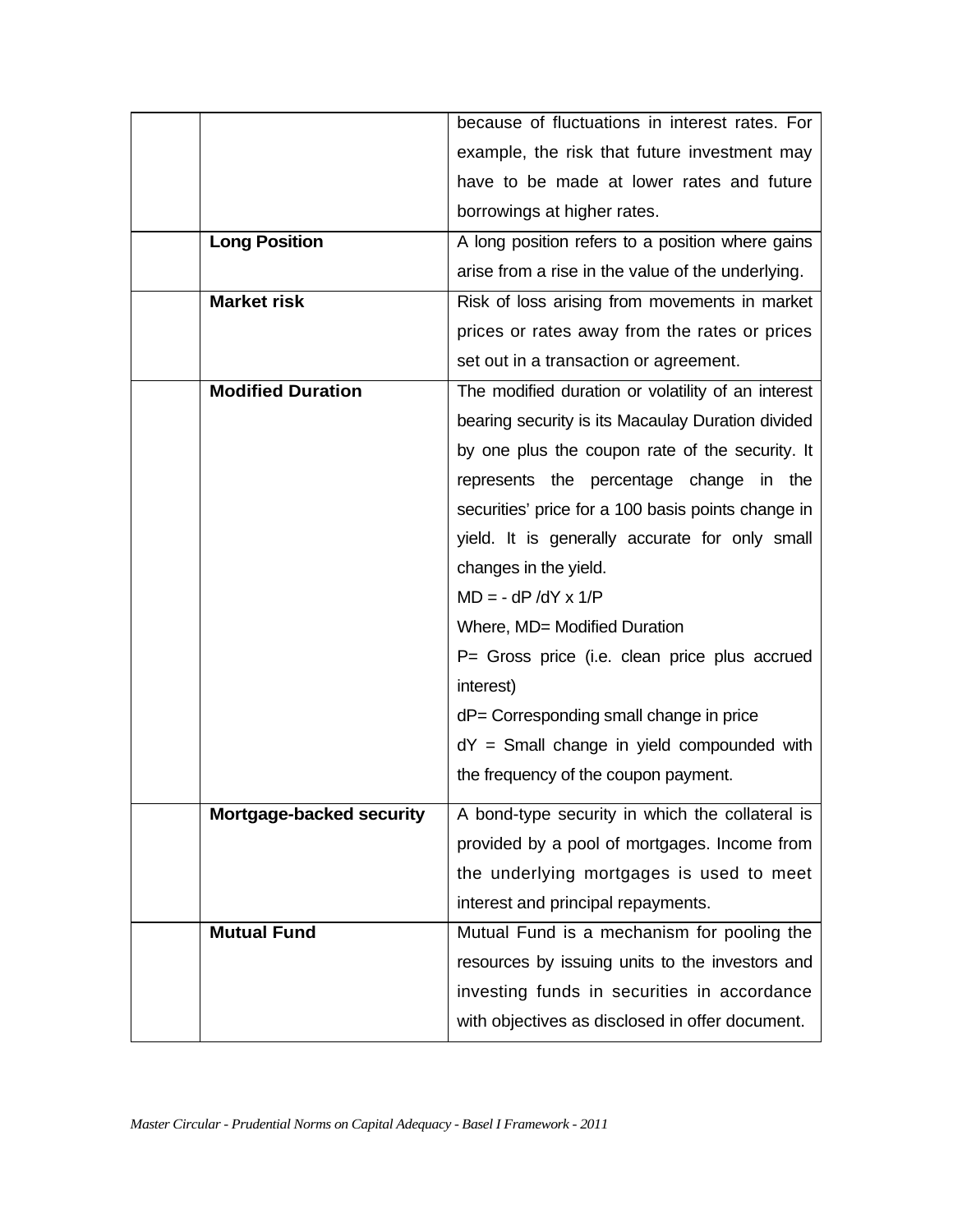|                            | A fund established in the form of a trust to                                                |
|----------------------------|---------------------------------------------------------------------------------------------|
|                            | raise monies through the sale of units to the                                               |
|                            | public or a section of the public under one or                                              |
|                            | more schemes for investing in securities,                                                   |
|                            | including money market instruments.                                                         |
| <b>Net Interest Margin</b> | Net interest margin is the net interest income                                              |
|                            | divided by average interest earning assets                                                  |
| <b>Net NPA</b>             | Net NPA = Gross NPA $-$ (Balance in Interest                                                |
|                            | Suspense account + DICGC/ECGC claims                                                        |
|                            | received and held pending adjustment + Part                                                 |
|                            | payment received and kept in suspense                                                       |
|                            | account + Total provisions held)'                                                           |
| <b>Nostro accounts</b>     | Foreign currency settlement accounts that a<br>bank<br>maintains<br>with<br>its<br>overseas |
|                            | correspondent banks.<br>These accounts are<br>assets of the domestic bank.                  |
| <b>Off-Balance Sheet</b>   | Off-Balance<br>refer to<br>the<br>Sheet exposures                                           |
| exposures                  | business activities of a bank that generally do                                             |
|                            | not involve booking assets (loans) and taking                                               |
|                            | deposits. Off-balance sheet activities normally                                             |
|                            | generate fees, but produce liabilities or assets                                            |
|                            | that are deferred or contingent and thus, do                                                |
|                            | not appear on the institution's balance sheet                                               |
|                            | until or unless they become actual assets or                                                |
|                            | liabilities.                                                                                |
| <b>Open position</b>       | It is the net difference between the amounts                                                |
|                            | payable and amounts receivable in a particular                                              |
|                            | instrument or commodity. It results from the                                                |
|                            | existence of a net long or net short position in                                            |
|                            | the particular instrument or commodity.                                                     |
| <b>Option</b>              | An option is a contract which grants the buyer                                              |
|                            | the right, but not the obligation, to buy (call                                             |
|                            | option)<br>sell<br>option)<br>(put<br>or<br>an<br>asset,                                    |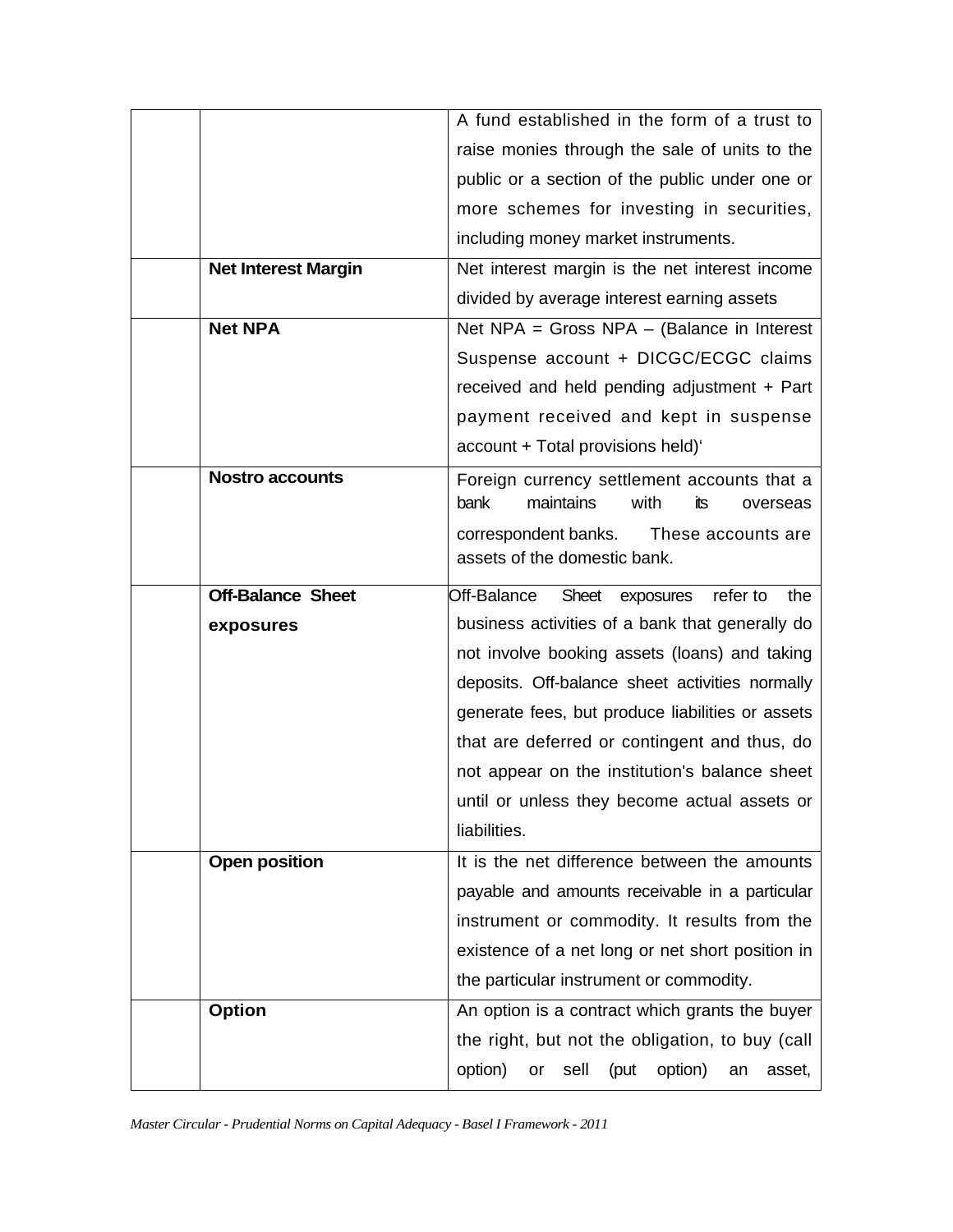|                         | commodity, currency or financial instrument at      |
|-------------------------|-----------------------------------------------------|
|                         | an agreed rate (exercise price) on or before an     |
|                         | agreed date (expiry or settlement date). The        |
|                         | buyer pays the seller an amount called the          |
|                         | premium in exchange for this right. This            |
|                         | premium is the price of the option.                 |
| <b>Risk</b>             | The possibility of an outcome not occurring as      |
|                         | expected. It can be measured and is not the         |
|                         | same as uncertainty, which is not measurable.       |
|                         | In financial terms, risk refers to the possibility  |
|                         | of financial loss. It can be classified as          |
|                         | credit risk, market risk and operational risk.      |
| <b>Risk Asset Ratio</b> | A bank's risk asset ratio is the ratio of a bank's  |
|                         | risk assets to its capital funds. Risk assets       |
|                         | other than<br>include<br>assets<br>highly<br>rated  |
|                         | government and government agency                    |
|                         | obligations and cash, for example, corporate        |
|                         | bonds and loans. The capital funds include          |
|                         | capital and undistributed reserves. The lower       |
|                         | the risk asset ratio the better the bank's 'capital |
|                         | cushion'                                            |
| <b>Risk Weights</b>     | Basel II sets out a risk-weighting schedule for     |
|                         | measuring the credit risk of obligors. The risk     |
|                         | weights are linked to ratings given to              |
|                         | sovereigns,<br>financial<br>institutions<br>and     |
|                         | corporations by external credit rating agencies.    |
| <b>Securitisation</b>   | whereby<br>similar<br>debt<br>The<br>process        |
|                         | instruments/assets are pooled together and          |
|                         | repackaged into marketable securities which         |
|                         | can be sold to investors. The process of loan       |
|                         | securitisation is used by banks to move their       |
|                         | assets off the balance sheet in order to            |
|                         | improve their capital asset ratios.                 |
|                         |                                                     |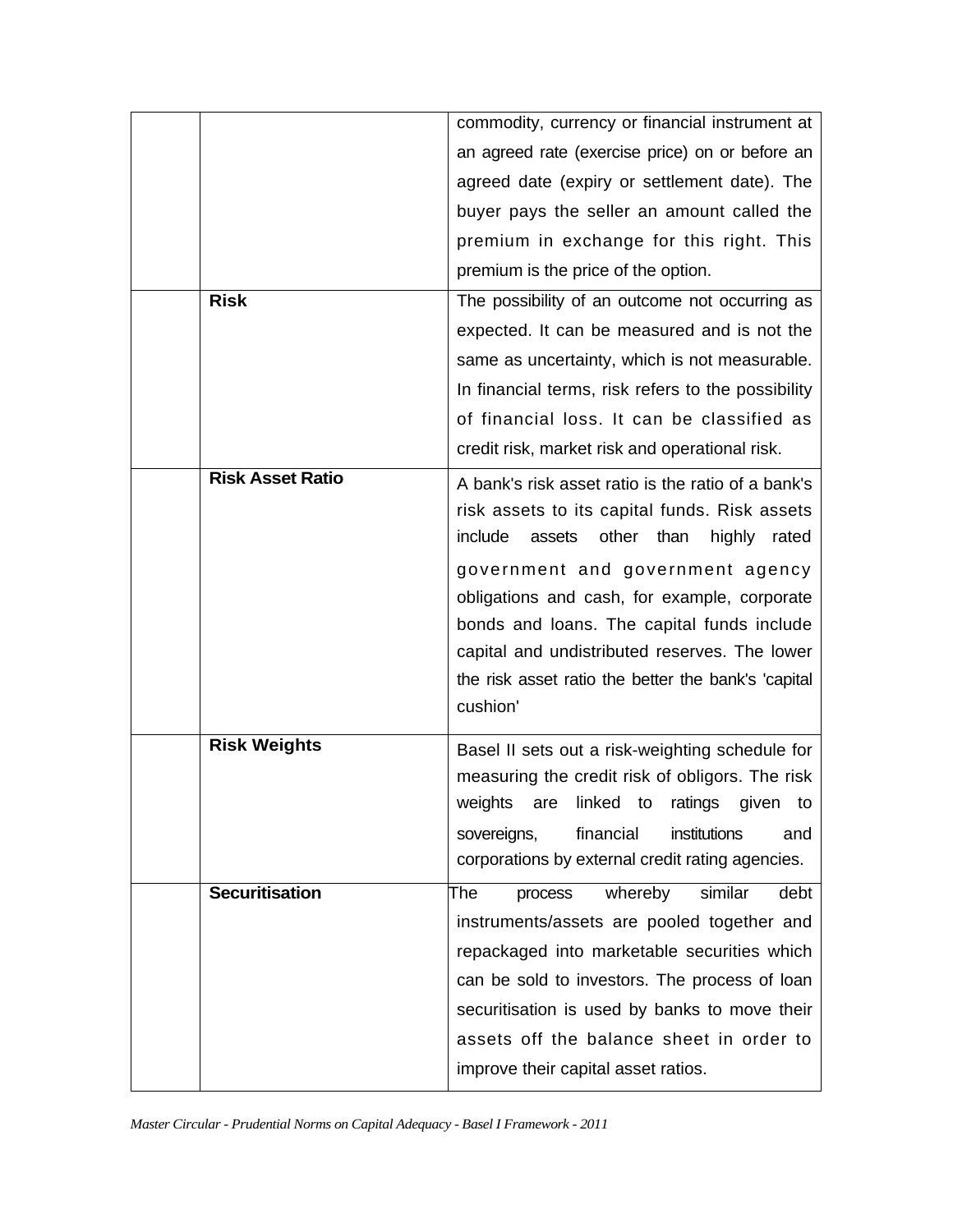| <b>Short position</b>         | A short position refers to a position where       |
|-------------------------------|---------------------------------------------------|
|                               | gains arise from a decline in the value of the    |
|                               | underlying. It also refers to the sale of a       |
|                               | security in which the seller does not have a      |
|                               | long position.                                    |
| <b>Specific risk</b>          | Within the framework of the BIS proposals on      |
|                               | market risk, specific risk refers to the risk     |
|                               | associated with a specific security, issuer or    |
|                               | company, as opposed to the risk associated        |
|                               | with a market or market sector (general risk).    |
| <b>Subordinated debt</b>      | Refers to the status of the debt. In the event of |
|                               | the bankruptcy or liquidation of the debtor,      |
|                               | subordinated debt only has a secondary claim      |
|                               | on repayments, after other debt has been          |
|                               | repaid.                                           |
| Tier one (or Tier I) capital  | A term used to refer to one of the components     |
|                               | of regulatory capital. It consists mainly of      |
|                               | share capital and disclosed reserves (minus       |
|                               | goodwill, if any). Tier I items are deemed to be  |
|                               | of the highest quality because they are fully     |
|                               | available to cover losses. The other categories   |
|                               | of capital defined in Basel II are Tier II (or    |
|                               | supplementary)<br>capital<br>Tier<br>and<br>(or   |
|                               | additional supplementary) capital.                |
| Tier two (or Tier II) capital | Refers to one of components of regulatory         |
|                               | capital. Also known as supplementary capital,     |
|                               | it consists of certain reserves and certain       |
|                               | types of subordinated debt. Tier II items qualify |
|                               | as regulatory capital to the extent that they can |
|                               | be used to absorb losses arising from a bank's    |
|                               | activities. Tier II's capital loss absorption     |
|                               |                                                   |
|                               | capacity is lower than that of Tier I capital.    |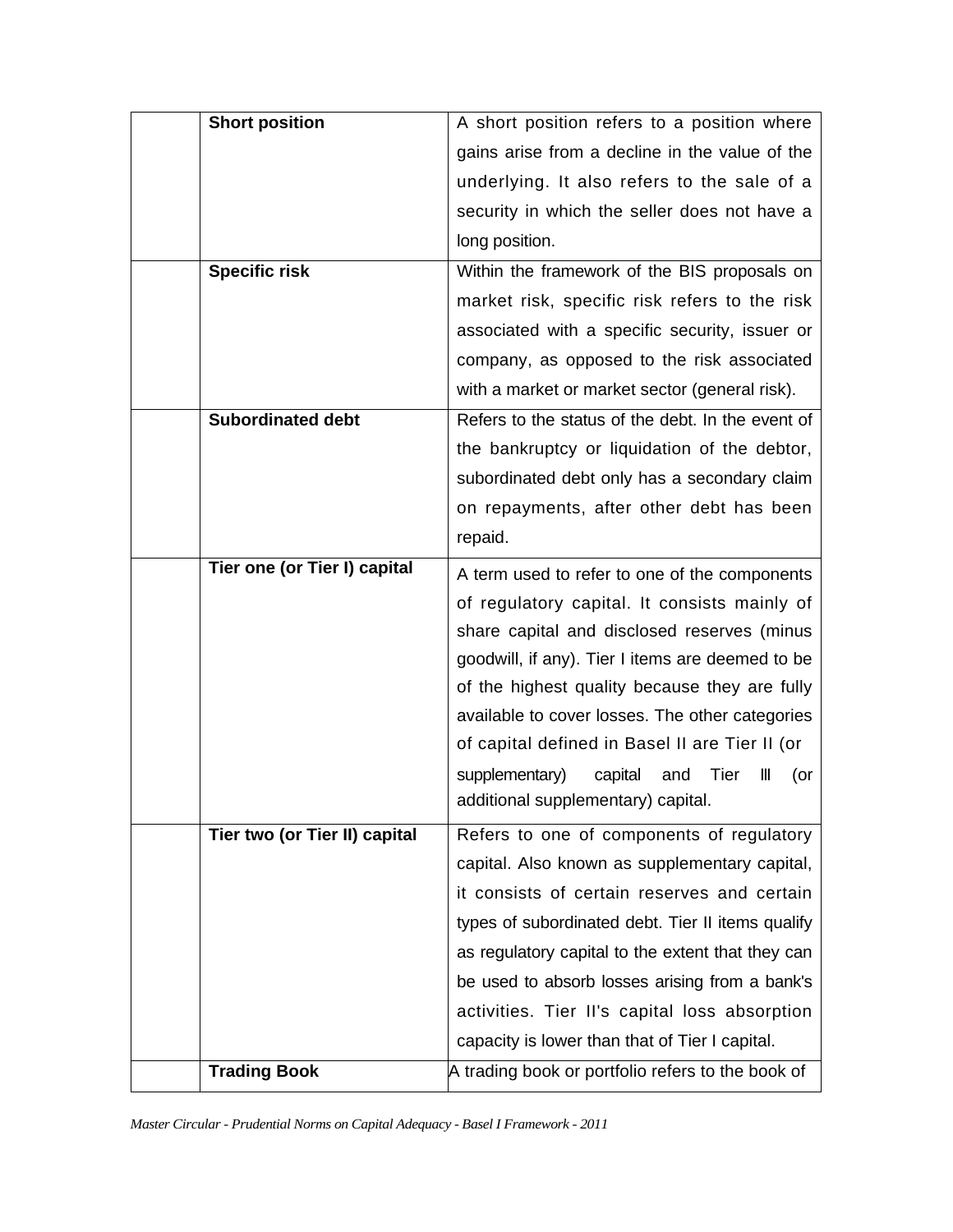|                   | financial instruments held for the purpose of                          |
|-------------------|------------------------------------------------------------------------|
|                   | short-term trading, as opposed to securities                           |
|                   | that would be held as a long-term investment.                          |
|                   | The trading book refers to the assets that are                         |
|                   | held primarily for generating profit on short-                         |
|                   | term differences in prices/yields. The price risk                      |
|                   | is the prime concern of banks in trading book.                         |
| <b>Underwrite</b> | Generally, to underwrite means to assume a                             |
|                   | risk for a fee. Its two most common contexts                           |
|                   | are:                                                                   |
|                   | a) Securities: a dealer or investment bank                             |
|                   | agrees to purchase a new issue of securities                           |
|                   | from the issuer and distribute these securities                        |
|                   | to investors.<br>The underwriter may be one                            |
|                   | person or part of an underwriting syndicate.                           |
|                   | Thus the issuer faces no risk of being left with<br>unsold securities. |
|                   | b) Insurance: a person or company agrees to                            |
|                   | provide financial compensation against the risk                        |
|                   | of fire, theft, death, disability, etc., for a fee                     |
|                   | called a premium.                                                      |